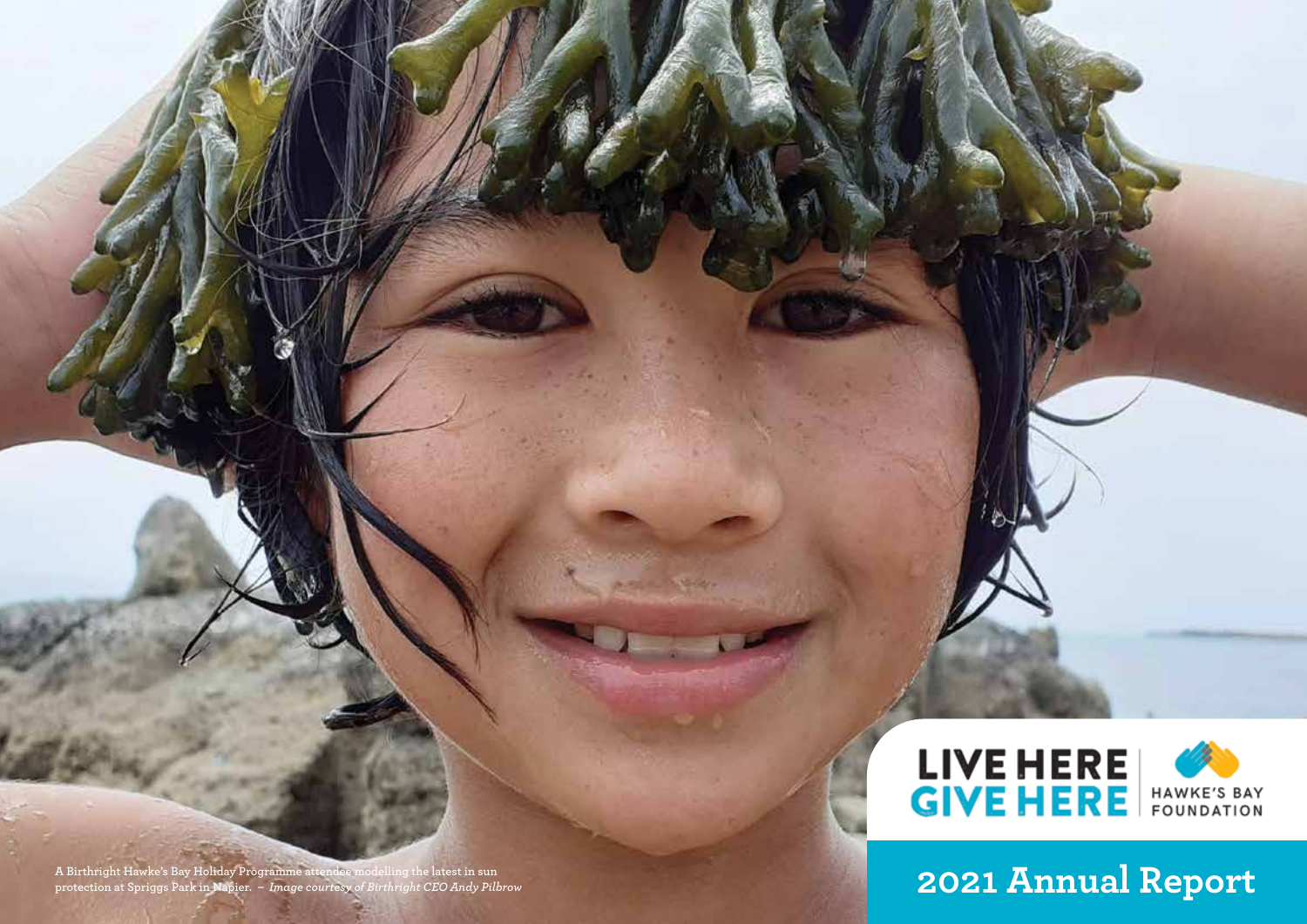**"Unlike other charitable giving, a one-off donation made through Hawke's Bay Foundation grows and keeps on giving, forever."**

*- Amy Bowkett, Executive Officer*

**Hawke's Bay Foundation helps Prima Volta students and graduates find their voices, fostering confidence, ambition and self belief through music. Here they perform with orchestra at Irongate School in Flaxmere. Every dollar invested in the PPV programme returns \$2.45 of social good to the Hawke's Bay community.** *- Photograph by Michael Schultz*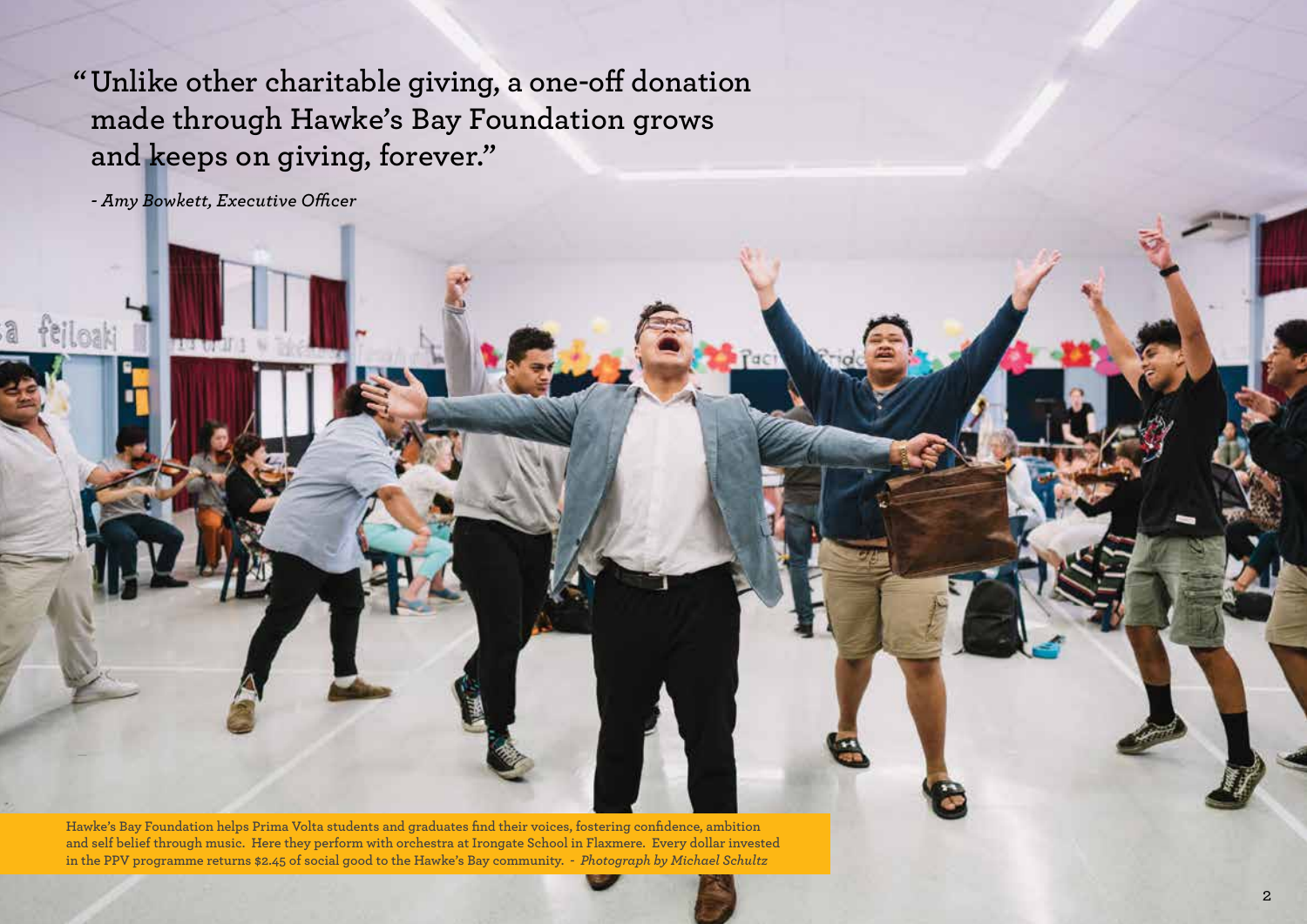

**Giles Pearson** Chair

# **A Message From Our Chair**

### **Kia ora koutou,**

2021 was a year many will want to forget, but for us at Hawke's Bay Foundation it marks 10 years in existence and we think it saw us mature as Hawke's Bay's Community Foundation.

Organisations often change dramatically over their first 10 years, and in many ways that is our story too. From a small group of enthusiasts getting ten donors to gift \$100,000 each in 2012, the Foundation went through the usual growing pains of having to convince the community that we are here forever and can steward their giving for future generations. That's a hard story to sell, so donors sit back a bit and wait to see if it's all true.

Circle forward 10 years and we're starting to reap the rewards of that vision in 2012. Along with the amazingly generous donation of \$1.3M from the AFB Lusk Club Home Trust to set up the Sally Lusk Fund with Hawke's Bay Foundation, we've seen a steady stream of both cash donations from individual and community groups, along with many advising us of bequests they have made. Growing the fund in one year from \$4M to \$6.1M along with a number of sizable donations already in 2022, puts the Foundation well on track to fulfilling the goal we set

ourselves – to help those who live here in Hawke's Bay, to give here in Hawke's Bay.

I've mentioned the Sally Lusk Fund but it's worth mentioning the launch of the Karamu High School Fund set up by an anonymous former student to provide financial support in perpetuity for Karamu High School and its students. Publicity over this initial \$100,000 gift prompted another former teaching couple to make an equivalent donation. This proves the power of the Foundation to connect and provide a vehicle for those who want to give.

It was a challenging year for events, but we were very lucky that the team organising The Night Of Us was able to hold a magnificent event in March 2021 for the benefit of the Hawke's Bay Foundation. It was a fabulous evening of entertainment and stories of philanthropy to inspire guests. A considerable gift was made to Hawke's Bay Foundation from the event organisers, but more importantly the message of caring for our community was absorbed by the guests, some of whom have already come forward to support Hawke's Bay Foundation.

As always our operations team have done the heavy lifting – many thanks to Amy Bowkett, Alison Harper and Alisha Neilson for their dedication to the Foundation above and beyond what we engage them to do for us. Our trustees and sub committee members also work hard in their volunteer roles, and their enthusiasm and passion for the Foundation is allowing us to create stronger impact in the community.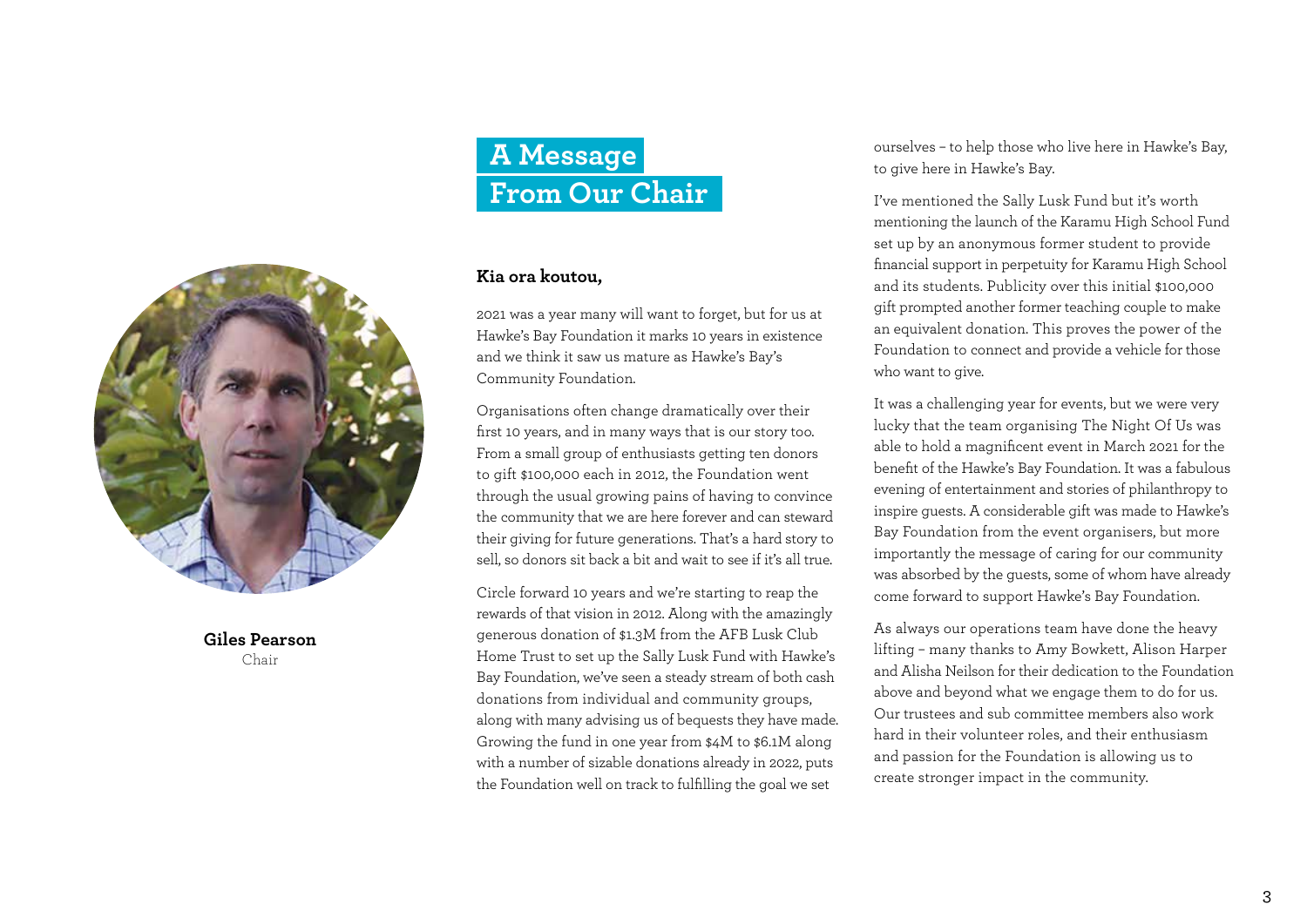

**Amy Bowkett** Executive Officer

## **2021 In Review**

### **March:**

### **The Night Of Us Community Fundraising Event**

March kicked off most spectacularly with the Night of Us, an event held at Toi Toi in Hastings to raise the profile of Hawke's Bay Foundation, and to raise funds via a combined wine & art auction. The night was a great success and thanks must go to all involved, from the committee organisers to the wineries and artists who donated their time and skills.

### **April:**

### **New Office Space and Community Support**

The local business community really got behind us this year. We now have a new office in Hastings' most exciting new development – the Tribune Precinct. Thank you to Hansen Property Group for this opportunity. Stephanie and Tim Murphy from Bay European also very generously donated Hawke's Bay Foundation a sign-written car to use as a moving billboard. We are incredibly grateful for these opportunities. Thank you also to Mike Glazebrook

at BioRich and Luke Irving of Fingermark for their ongoing corporate sponsorship which supports our operating costs.

If you are interested in becoming a Corporate Sponsor of Hawke's Bay Foundation, please contact Amy on 870 4648.

### **August: Karamu High School Fund**

A fund we were very proud to facilitate this year was for Karamu High School. An ex-student had been donating annually to the school. But wishing to make a more permanent gift, they made a sizeable donation to launch the new Karamu Fund. An ex-staff member was so inspired she ended up matching the donation, meaning Karamu High School now has a significant asset that will continue to grow as other alumni also donate.

## **August: Walk Of Wonders**

We were very proud to be selected by the team at Vesica to be one of the chosen charity partners alongside Whatever It Takes, for the spectacular light art, fire and audio show Walk of Wonders. Held across 10 nights in August, the local crowds were thrilled to be able to get out and about after many months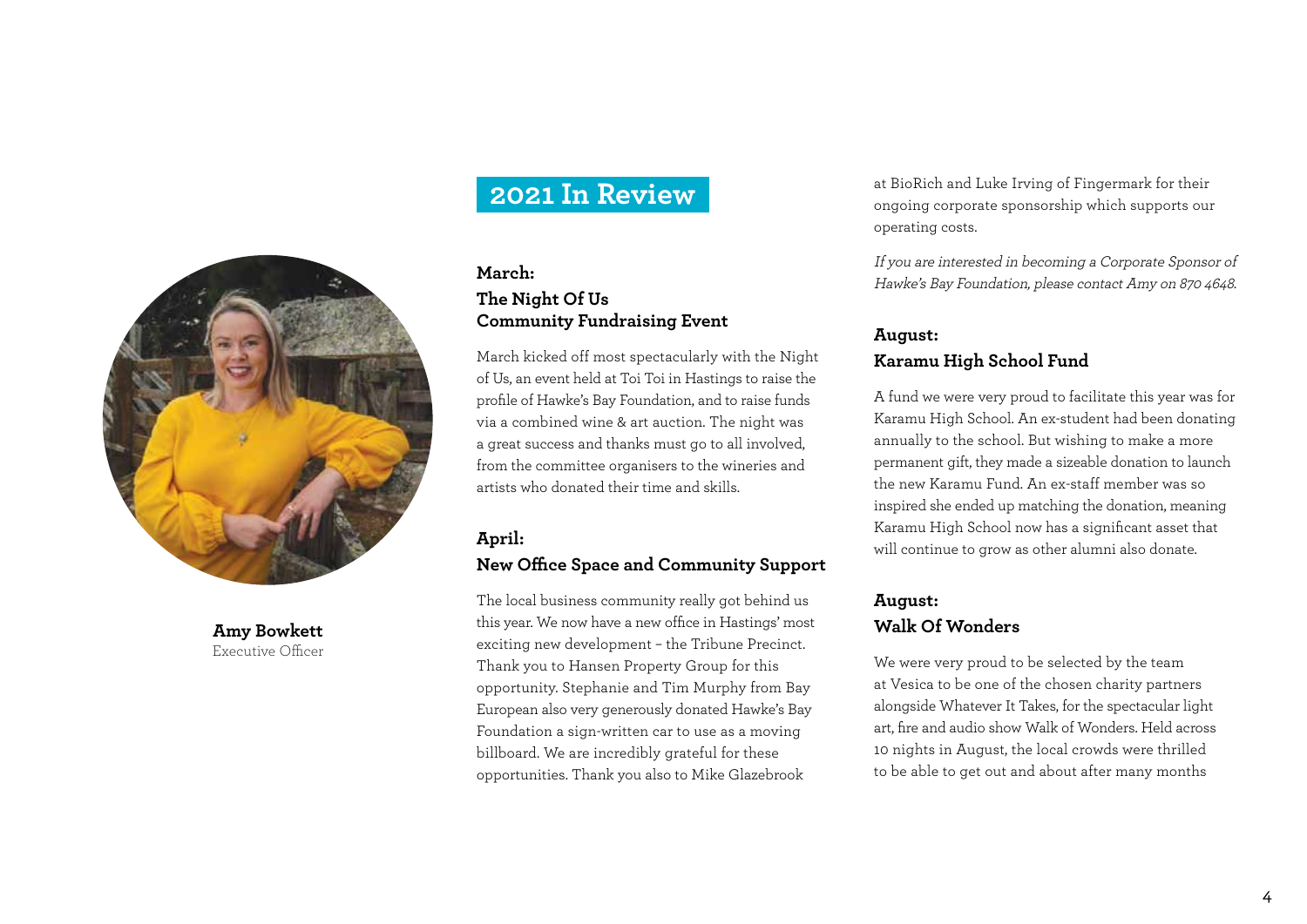of Covid-related cancellations, and we raised a very healthy amount to support charities working within Hawkes Bay's mental health space.

## **November: Outward Bound Fund for Hawke's Bay**

In November we held an event in Napier alongside the team from Outward Bound. Hawke's Bay Foundation donors heard about the Kaweka course, which provides scholarships for 14 Hawke's Bay students each year to attend Outward Bound at Anakiwa in the Marlborough Sounds. The evening saw Hawke's Bay Foundation launch a new named fund that will ensure scholarships for students to attend this course, will continue for generations to come.

## **December: Sally Lusk Fund**

The year finished with a very special new fund, set up in the memory of the late Sally Lusk. Our largest fund to date will enrich the lives of many more older people in Hawke's Bay in perpetuity. Sally's inimitable legacy in Hawke's Bay's aged care sector is now etched in history and will continue to inspire others.

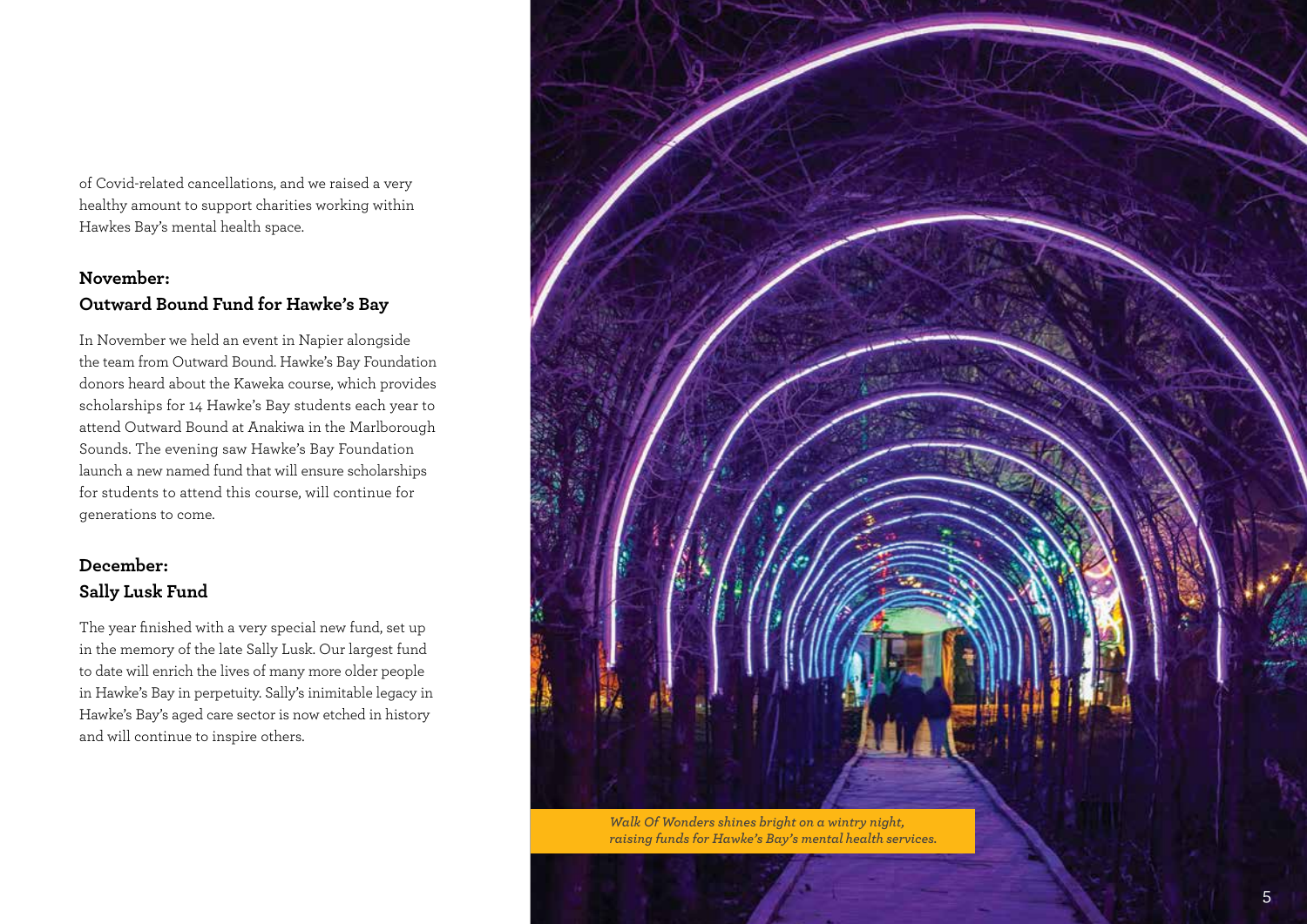## **Live Here, Give Here**

## **GIVE HERE: Lusk Legacy Lives on in New Community Fund**

Aged care services around Hawke's Bay are set to benefit from the single largest donation ever gifted to Hawke's Bay Foundation, thanks to the vision and mission of one generous local.

The late Sally Lusk's legacy will live on with proceeds from the recent sale of a Havelock North property she bought to enrich the lives of the village's elderly, now being donated in perpetuity to Hawke's Bay Foundation.

The transfer of Sally's estate, (worth over \$1.3M) has launched the newly named Sally Lusk Fund, which, through the stewardship and expertise of Hawke's Bay Foundation, will help advance the delivery of aged care services in the region.

Hawke's Bay Foundation executive officer Amy Bowkett is delighted the new fund will continue Sally Lusk's original vision.

"Sally's mission was to encourage the senior population of Hawke's Bay to remain social and active. Donating a residence for these activities to take place was a wonderful example of selfless generosity. We are so pleased to continue Sally's legacy by working with the many worthy groups right here as she would have wanted."

The Lusk Centre took pride of place as a local landmark in Te Aute Road, Havelock North for 29 years. The residence was donated in 1992 by Sally Lusk from her financial resources. Sally's original vision was to create a place for elderly people who lived alone to gather and find companionship, share a cup of tea, enjoy entertainment and have somewhere to go.

Three years ago The Lusk Centre was renamed 'Sally's Place' when Enliven was appointed to manage the Centre's growing operations and membership. However, in July last year, the running of Sally's Place was deemed no longer viable and the decision was made to close.

While the bricks and mortar may be gone, A.F.B. Lusk Club Treasurer, Laura Bakker believes the new Sally Lusk Fund will have an enduring legacy in the region.

"We chose Hawke's Bay Foundation because we wanted to ensure the fund wouldn't be misused or whittled away, but rather protected and grown in perpetuity for the benefit of the whole of Hawke's Bay" says Laura.

"This way, the money will continue to produce an income forever for the benefit of the aged care sector, just as Sally would have wanted. There's longevity in that."

Sally's daughter Marilyn Lusk remembers her mother's vision, mission and now legacy.

"Mum's dream was for a social hub that would bring elderly people together and create a lively, welcoming place for them to enjoy. She certainly achieved that!

Marilyn continues "Speaking for my four other siblings - we are proud and happy that the money from the sale of the Club Home is to create a permanent fund."

Foundation executive officer Amy Bowkett adds named funds are increasing in popularity as people contemplate what sort of legacy they'd like to leave on the world.

"Families are increasingly looking around for causes close to their hearts that they can support. Unlike other charitable giving, a one-off donation made through Hawke's Bay Foundation grows and keeps on giving, forever. It's the smarter way to give" Amy says.



## **GIVE HERE: Former Student Sets 'Giving Wheels' in Motion**

Karamu High School's new fund set up by a former student is spurring other alumni into 'giving back' and it's hoped its inception will start paving the way for other schools around Hawke's Bay to follow suit.

In a first of its kind for Hawke's Bay Foundation, Executive Officer Amy Bowkett was delighted to receive the phone call from the donor, who wishes to remain anonymous.

"We are very grateful to our donor for giving us the opportunity to support Karamu High School in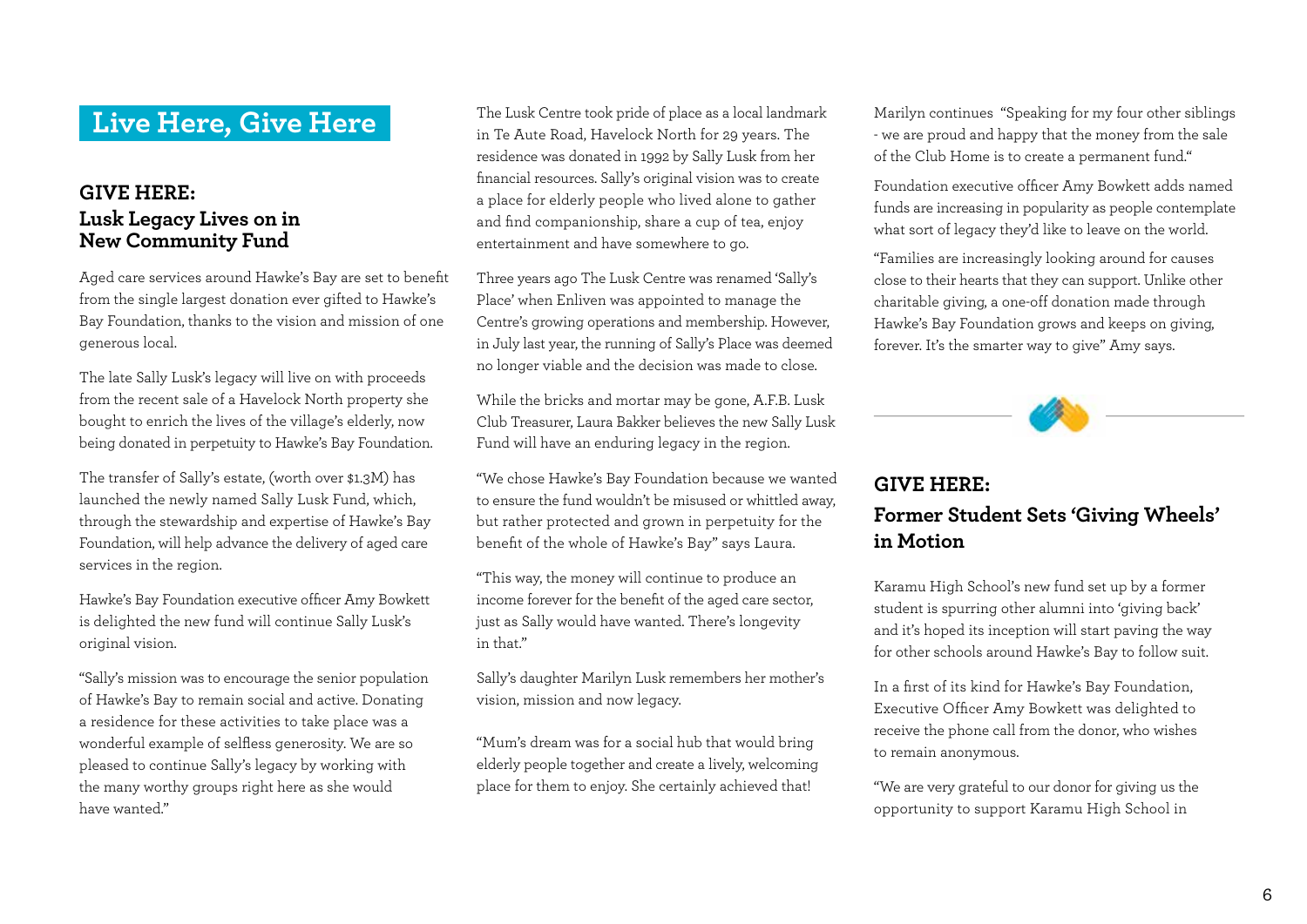

*Sally Lusk*



perpetuity. Our long term goal is that every school in the region has their own fund that can be supported by students and alumni. Having an endowment fund ensures the school will receive a guaranteed income annually, that will grow over time."

The donor has been donating regularly to the school but wanting to make a more permanent gift felt compelled to recently set up their own fund to the tune of \$100,000 through Hawke's Bay Foundation.

It's planned the newly named Karamu High School Fund will be used for items such as sporting equipment, improving school facilities, learning materials, team activities and scholarships.

"My hope is that this Fund will be supported by other school alumni or current students, growing in value over the years to become a significant source of extra funds for the school. I certainly appreciated the start Karamu gave me in life."

The Fund will provide financial support in perpetuity to Karamu High School for the benefit of its 900 plus students in their academic, cultural and sporting activities. As a permanent Fund, it now provides an annual donation to the school for items not funded by government grants.

Karamu Principal Dionne Thomas says the new asset for the school was completely unexpected.

"Having our own endowment fund at Hawke's Bay Foundation is a remarkable gift from a treasured

Tira Ora (alumni of Karamu) that will be there forever to benefit the current students of Karamu High School."

In an education environment where government funding can fluctuate from year to year, guaranteed incomes from funds set up through Hawke's Bay Foundation offer a more strategic model of charitable giving.

Adds Amy, "establishing a school fund provides a school with a vehicle for alumni to give back, and contributes to financial stability and predictability in the long term".

With one of the largest school rolls in Hawke's Bay and a team of 70 staff, the Karamu High School Fund will have a far-reaching impact and since announcing its inception, Hawke's Bay Foundation's Amy Bowkett has seen a spike in interest from people wanting to donate.

"The day the story broke in the media I fielded a call from a local couple, both with ties to Karamu High School, who matched the original donation with a further \$100,000. I've no doubt we'll see more benevolent locals coming forward, after all, charity begins at home."

If you, or someone you know would like to contribute to the Karamu High School Fund, head to Hawke's Bay Foundation's website: www.hawkesbayfoundation.org.nz/ why-would-i-give/our-funds



*Dionne Thomas,* Karamu High School Principal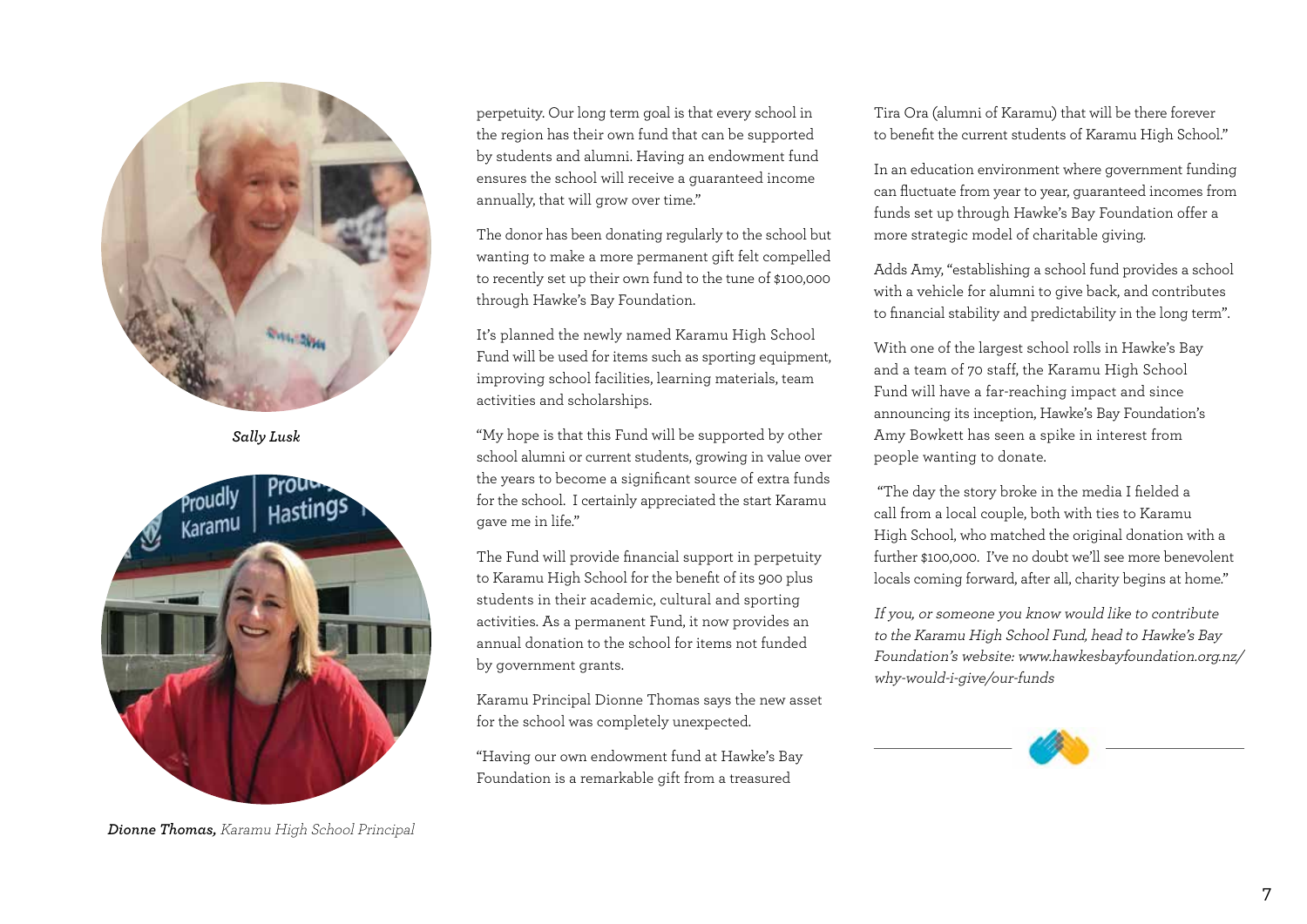## **GIVE HERE: Night Of Us Back for Another Year**

2021 kickstarted for Hawke's Bay Foundation with a sold-out Night Of Us event seeing three magnificent methuselah wine bottles achieve more than \$50,000 at auction. The bottles claimed centrestage, combining premium wine from New Zealand's best winemakers



*The Night of Us organisers Hawke's Bay business owners Kim Thorp, left, and John (Mac) Macpherson with one of the auctioned methusulahs.*

**Live Here, Give Here** With the work of three prestigious New Zealand artists: Dick Frizzell, Martin Poppelwell and Freeman White.

> Event organisers Kim Thorp and John (Mac) Macpherson, who first envisioned a community fundraising event to benefit Hawke's Bay Foundation back in 2019, were overwhelmed with the response on the night.

"We were so delighted to see a room full of passionate, generous Hawke's Bay people come out in support of the event. They were there, of course, to enjoy an evening of top entertainment, food and wine. But they were also very keen to learn about the important work the Foundation does, distributing funds to charities and not-for-profits who work so hard within our Hawke's Bay community."

Winemaker Rod McDonald and Martin Poppelwell partnered to present a methuselah containing Syrah from the 2019 vintage. It achieved the top bid of the night at \$17,500.

"Helping Hawke's Bay Foundation reach new supporters, raise awareness within the community and add to their fund was the perfect outcome for us," said Rod. Martin added "I am proud to contribute to Hawke's Bay Foundation's endowment fund, a great local charitable foundation."

Hawke's Bay Foundation Trustee Jules Nowell-Usticke says the event was pivotal in explaining to the audience how the Foundation works – pooling community funds, never spending them, and distributing the annual income.

Now, the Night of Us team is already in the planning

stages for a 2022 event – the shape and timing of which is yet to be determined. "Like any first-time event, we've taken some learnings from our inaugural Night of Us and can't wait to bring back this wonderful concept next year," says Kim.

John 'Mac' says Hawke's Bay Foundation does exemplary work and needs more bequests, endowments and donations. "Giving through Hawke's Bay Foundation means your gift is being used right here in the region we love, but in order to keep doing good – reducing poverty statistics, empowering families and encouraging growth – it requires ongoing support."



## **GIVE HERE: New Wheels Drive in a Bright Direction**

Being plugged in to Hawke's Bay's community needs has taken on a cleaner greener meaning for Hawke's Bay Foundation, with the organisation's first electric sponsored vehicle hitting the streets.

Generously donated by Bay European and sign-written by Sign Central, the Mitsubishi Outlander PHEV (plug-in, hybrid electric vehicle) heralds a move toward environmentally friendly commuting for Hawke's Bay Foundation. As a community foundation who each year funds local environmental projects and charities, it has been a steer in the right direction according to Chair, Giles Pearson.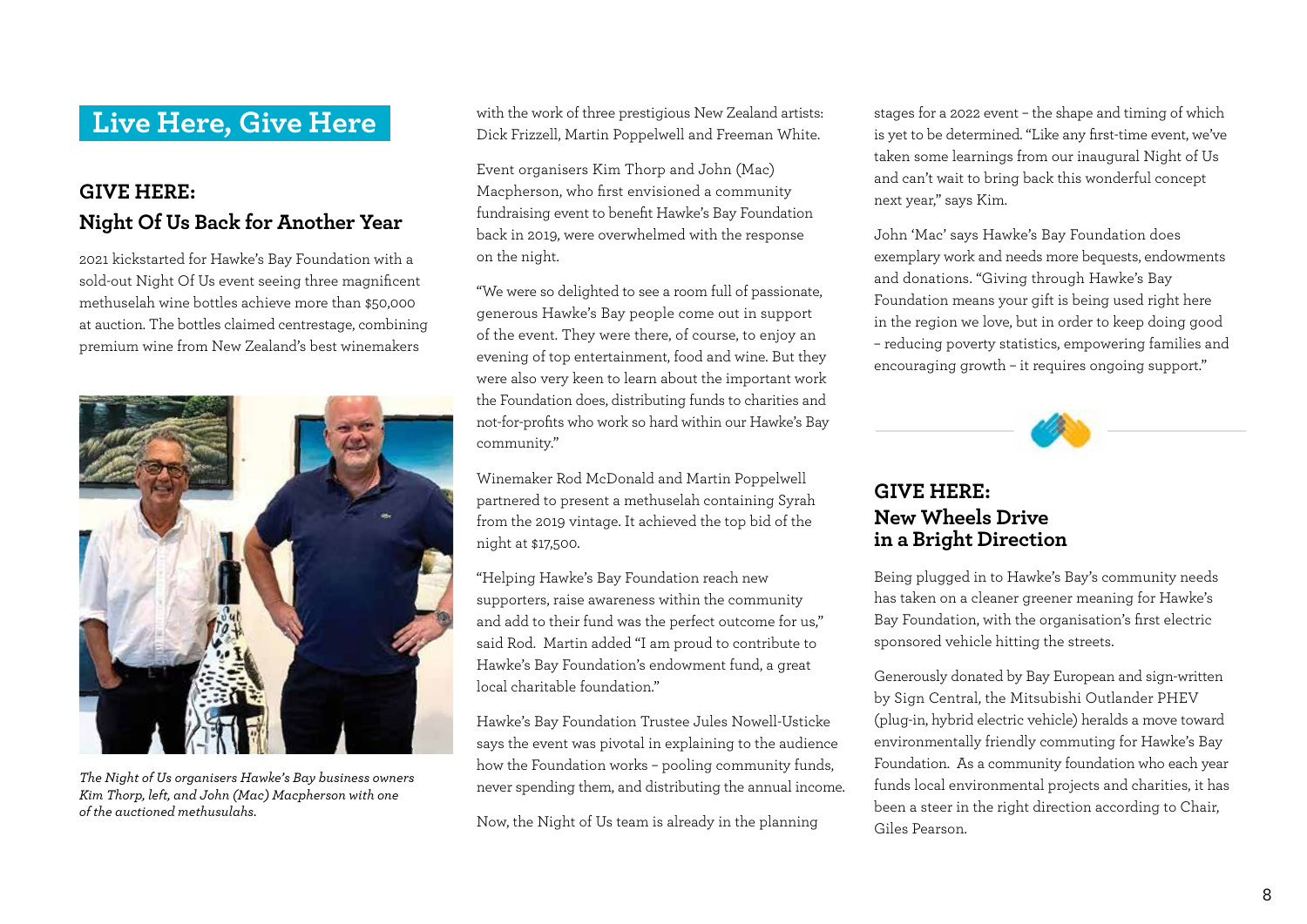"A smart mobile billboard will increase our visibility and add to the understanding that Hawke's Bay Foundation is a proven and growing mechanism for donors to pull together to help Hawke's Bay charities deliver for our community."

Hawke's Bay Foundation has been pooling local resources since 2012, using only the income generated off its centralised fund to distribute to local and approved charities. Last year over 177 thousand dollars was apportioned to help sustain the services of 53 local charities, without which many of whom would struggle to operate.

It is one of 17 foundations running in New Zealand under the respected Community Foundations of New Zealand umbrella.

"Like the car, Hawke's Bay Foundation is created as a model designed for enduring impact. We are slowly gaining total trust in the community as an organisation that will deliver that. We know it will take time, but we're really happy with progress. This is a marathon not a sprint," says Giles.

For Bay European Director, Tim Murphy, supporting local has always been key.

"Hawkes Bay Foundation's goals align with ours, with a focused strategy to reach more people and make a genuine difference. As the mantra goes, "Live Here, Give Here", we are passionate about Hawke's Bay and our commitment to Hawke's Bay Foundation extends beyond the supply and running costs of an electric vehicle, our shareholders have also donated to the

Foundation, ensuring a long-term, lasting legacy."

Taking the wheel of the PHEV, Foundation Executive Officer Amy Bowkett is enjoying being kinder on the planet and her pocket.

"In my role as Executive Officer for the Foundation, I'm out and about visiting our supporters, making presentations to local professional firms and community groups, and visiting the charities we fund. I can easily go through a tank of petrol a week. To be able to perform my role and know that I am now lessening the environmental impact on our region is a great feeling."

"Hybrid and electric vehicles are clearly the way forward and I hope more organisations around Hawke's Bay will follow suit. People are seeing our bright and colourful vehicle and we've seen an increase in people visiting our website as a result, where they discover the impactful work Hawke's Bay Foundation is achieving in their community."

To find out more about the work of Hawke's Bay Foundation and how you can 'Make Your Giving Go Further', head to www.hawkesbayfoundation.org.nz



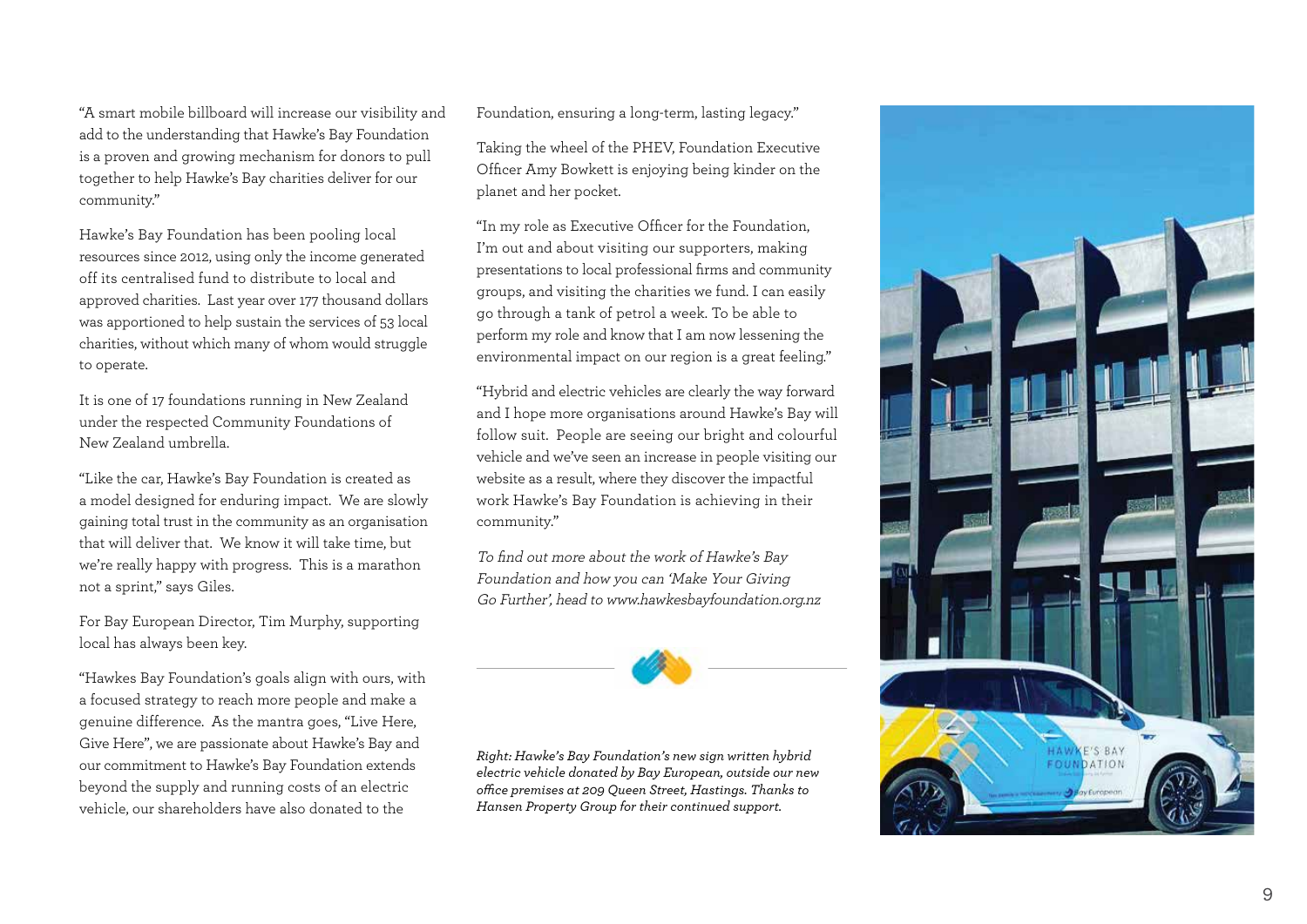# **Foundation Funding Proves a Lifeline to Local Charities**

The coffers of 53 hard working local charities received a welcome boost with the injection of pivotal 2021 funding from Hawke's Bay Foundation.

Of the 78 charities that applied for financial assistance through Hawke's Bay Foundation, 53 were approved and received a collective total of over \$177,000 in 2021.

Hawke's Bay Foundation Distributions Committee Chair Sarah Mulcahy is pleased with the funding round's steady growth.

"As ever, we are very grateful to our donors who trust us to make the right decisions as to where the need is greatest. This is the culmination of a huge collective effort from our Distributions Committee whose wealth of knowledge in the charitable sector determines where the funding will go. We look forward to following up with our successful applicants next year to hear of their successes and challenges."

Not-for-profit charity organisations are historically the unsung heroes of any community, providing critical support in places government funding does not extend. Hawke's Bay is no exception where the work of Flaxmere based Wharariki Trust has been winning praise for helping whanau stay warmer, drier and safer through its Healthy Homes programme.

Wharariki Trust founder Ana Apatu says with the continued support of Hawke's Bay Foundation, critical



*Cancer Society shuttle driver John Davis has been transporting patients for four years, between Hawke's Bay and Palmerston North.*

repair work has been carried out on over 70 DHB referred houses in the past 12 months from Wairoa to Takapau.

"At times there are up to 15 family memebrs living in one house" says Ana. "This has become more prevalent due to Covid-19 and the housing shortage. During our critical repair work we have our builder assess those repairs

categorized as: critical, urgent and non urgent. We have a capped amount of funding per house and make every dollar stretch as far as we can."

"We target homes where there are sick tamariki and are extremely grateful to Hawke's Bay Foundation for helping us achieve a healthier Hawke's Bay community."

Other areas of the community to benefit from Foundation funding this year include: Napier Family Centre's child and youth counselling programme, Barnardos' Napier children's contact service, the Cancer Society's three times a week shuttle bus service, Cranford Hospice's family support team, Te Mata Park Trust, CHB Parent's Centre and Hastings and Napier Riding for the Disabled.

2021 Foundation funding was a welcome drop in the donation bucket for Cancer Society Hawke's Bay. The \$4,000 in funding will help keep the rubber on the road for the region's three times a week shuttle bus service to Palmerston North for cancer patients. In the last financial year, Cancer Society Hawke's Bay undertook 565 round trips to Palmerston North and covered 48,615 kilometres for cancer patients to receive critical radiotherapy and/or chemotherapy treatment.

Cancer Society's Sushmita Chakravarty says the continuation of the door-to-door free of charge service is very much dependent on the generous support of the community.

"Even during lockdown level 4, we were getting new referrals for cancer patients as cancer carries on – it doesn't stop just because there is a pandemic so our driving service continued. In the next few years the demand for the service will increase and we will be dependent on the support of our community and funders like Hawke's Bay Foundation for their all important donations."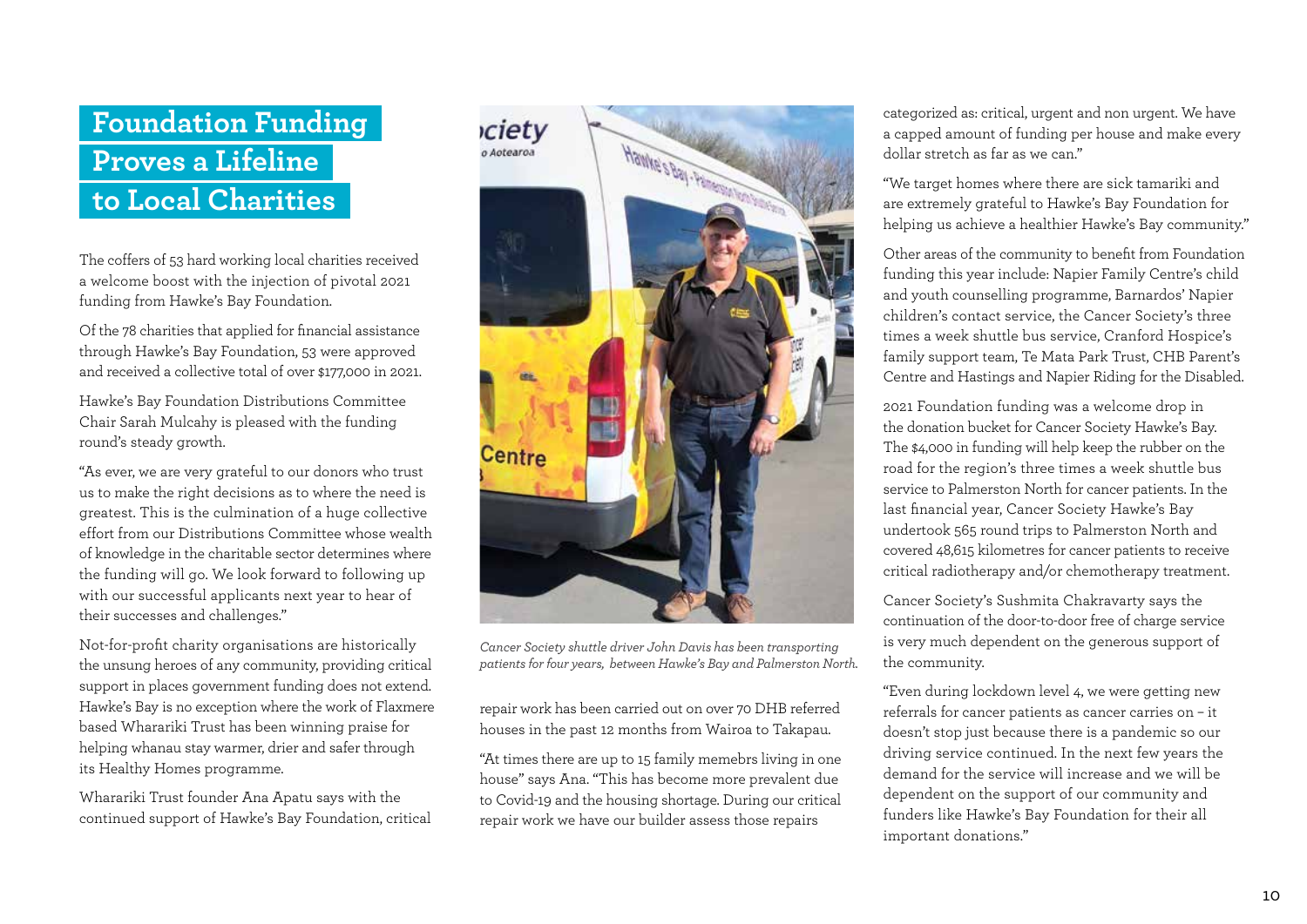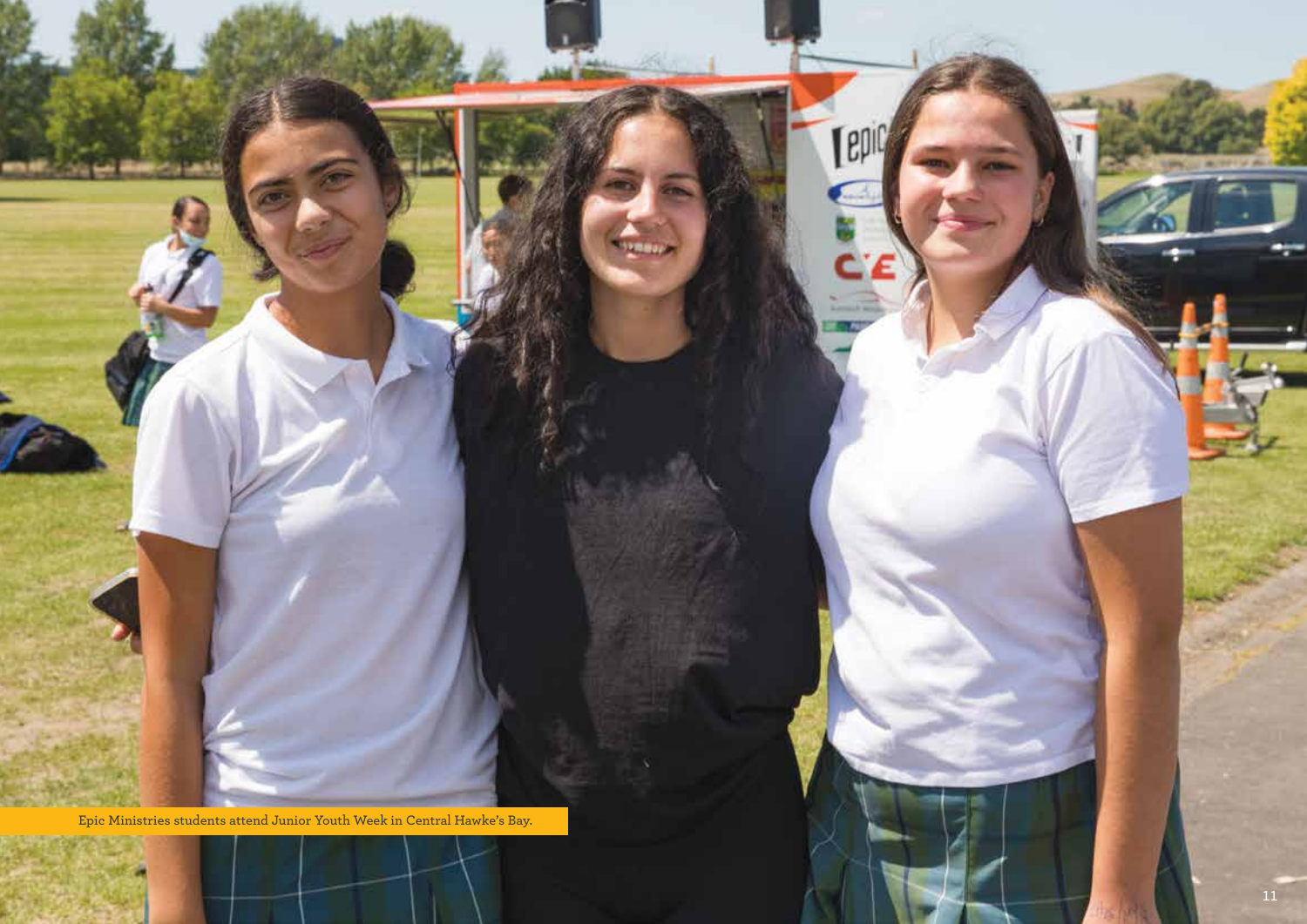**"Funds invested with Hawke's Bay Foundation are protected and grown in perpetuity for the benefit of the whole of Hawke's Bay."**

**Tard No** 

12

*Photograph by Andy Pilbrow, CEO Birthright Hawke's Bay*

and the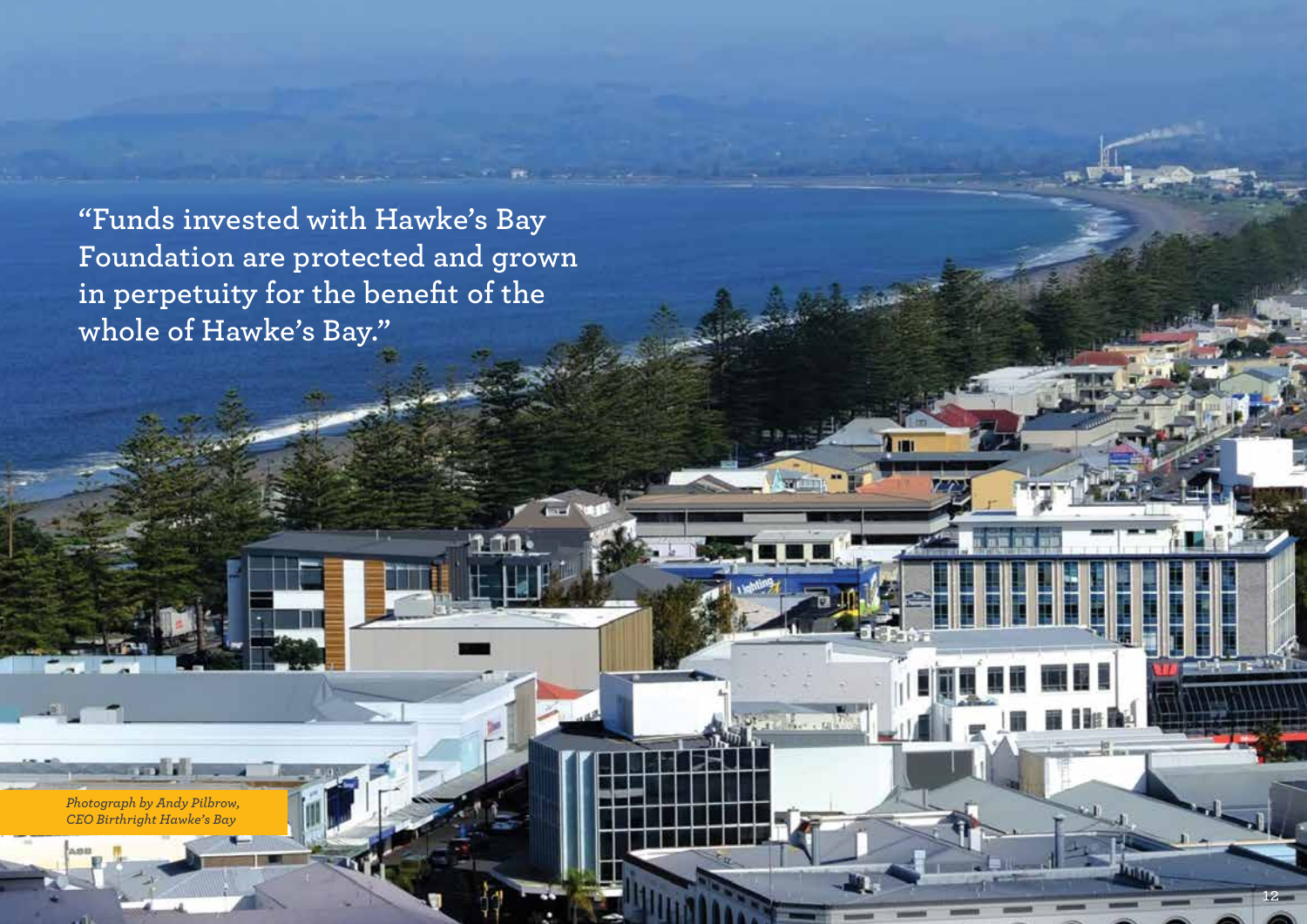# **Statement of Performance**

| Hawke's Bay Foundation                          | 2021           |
|-------------------------------------------------|----------------|
| Net assets (as at 1 Jan 2021)                   | \$4,528,886.00 |
| Donations received<br>(incl pass through)       | \$2,228,426.00 |
| Total distributions made<br>(incl pass through) | \$464,283.00   |
| Return on invested funds                        | 5.10%          |
| Net assets (as at 31 Dec 2021)                  | \$6,530,177.00 |

*Hawke's Bay Foundation uses 1% of the endowment fund for operational costs with the balance of operations funding derived from donations and sponsorship. All funds were invested in compliance with our SIPO which can be viewed on our website.* 

Hawke's Bay Foundation's central endowment fund has posted a record 57% increase in growth over the last financial year, its single biggest jump in growth since launching ten years ago.

The record rise follows a year of increased community support and the transfer in December 2021 of the AFB Lusk Club Home Trust valued at over \$1.3M. As a result, Hawke's Bay Foundation's central fund has risen to \$6.07M, (as at Dec 31, 2021).



significant trust by the community in the Foundation, its processes, people and the endowment model of giving back to the community every year.

Donations of this magnitude demonstrate<br>
significant trust by the community in the Foundation,<br>
its processes, people and the endowment model<br>
of giving back to the community every year.<br>
Since its inception in 2012, Hawke Since its inception in 2012, Hawke's Bay Foundation has received more than \$5.1M in capital donations and distributed over \$1.3M to approved Hawke's Bay charities and causes. These donations are making a significant impact in the sustainability of essential charities and services in our community.

## **Look how far we've come since 2012**



**Gifted to the community (includes pass-through donations)**



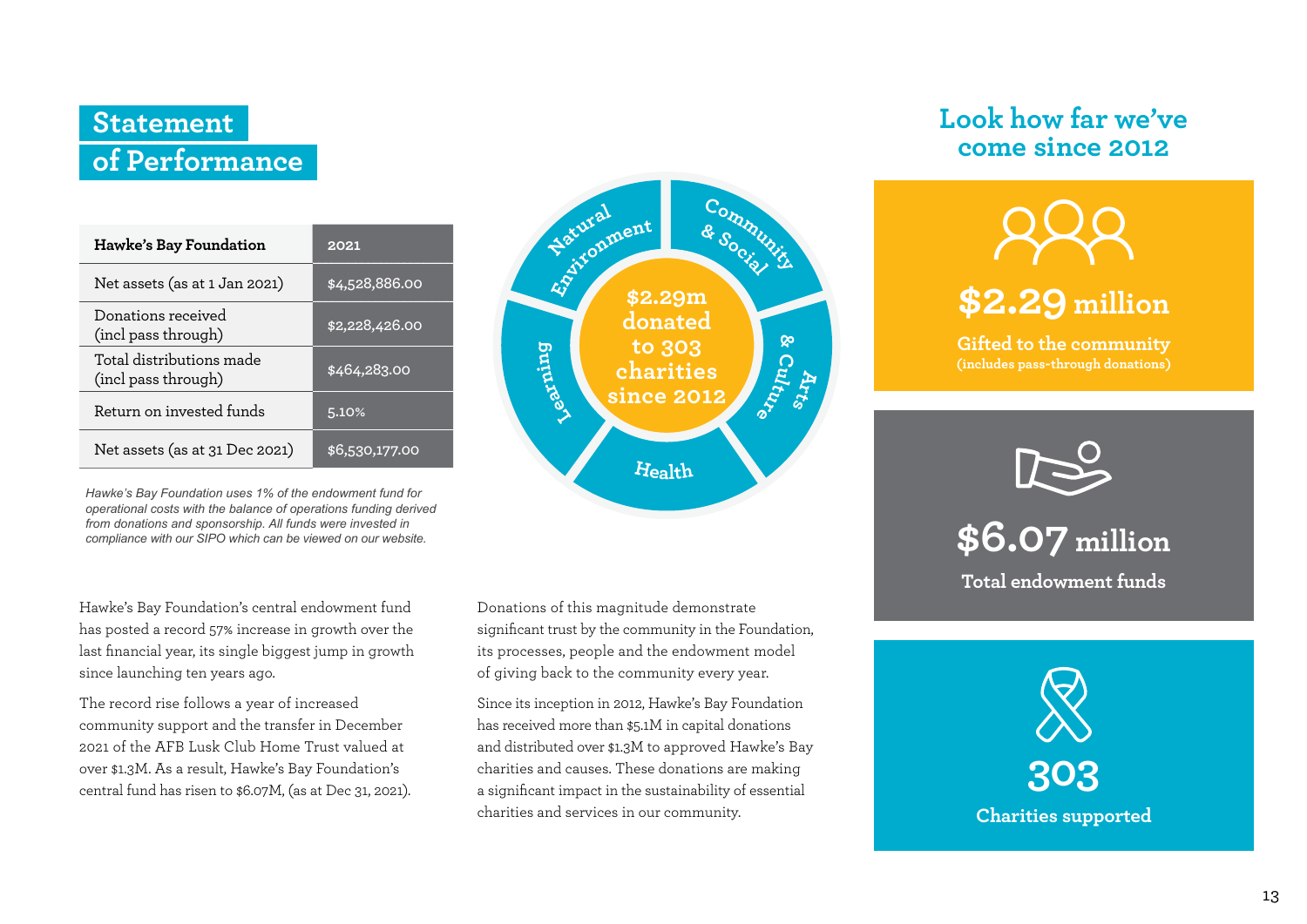## **Distributions**

The need for a strong not-for-profit sector has never been more apparent than in 2021. Fundraising efforts in the charity sector have been seriously limited due to the long-term impact of Covid-19, and organisations supported by the Hawke's Bay Foundation are working hard to not only deliver services to the people they serve but also to sustain themselves into an uncertain future. It has been a perfect storm for some organisations and funders



**Sarah Mulcahy** Chair, Distributions Committee such as the Hawke's Bay Foundation have been more important than ever.

Our distribution committee in 2021 was fortunate to be able to distribute \$177,000 in funding to 53 local recipient organisations. This distribution of funds was only made possible through the generosity of Hawke's Bay Foundation donors and supporters.

Making good funding decisions has always been a priority for Hawke's Bay Foundation and the diligent work of our volunteer distributions committee has again been evident in 2021. There is never enough funding

to meet the needs of the organisations we support but as Hawke's Bay Foundation funds under management continue to grow, so does our ability to support our community into the future.

The organisations we support are making a difference in our community every day. They are full of unsung heroes doing critical work who are driven to make our community a better place for everyone. To our 53 recipient organisations, we extend a heartfelt thank you - our debt of gratitude for your work continues to grow.

## **Hawke's Bay Foundation Distributions 2012-2021**

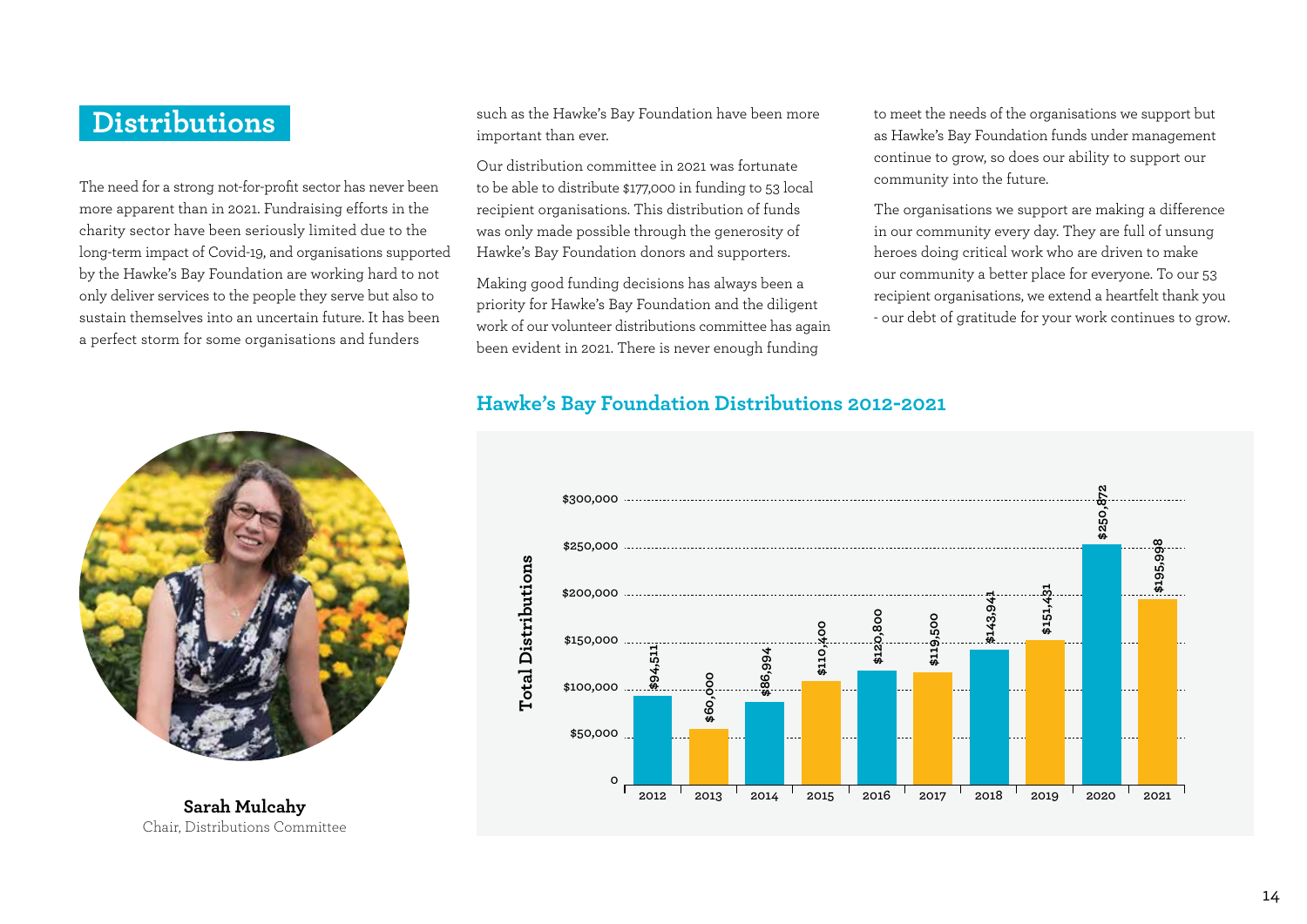| Hawke's Bay Foundation & The Tindall Foundation Grants | Grant   |
|--------------------------------------------------------|---------|
| Family Works HB HBF                                    | 5000    |
| Birthright Child and Family Trust T                    | 8000    |
| Napier Family Centre <sup>T</sup>                      | 8000    |
| Wharariki (Flax) Trust <sup>T</sup>                    | 8000    |
| Heretaunga Women's Centre <sup>T</sup>                 | 5000    |
| Barnardos NZ <sup>T</sup>                              | 8000    |
| Citizens Advice Bureau Napier <sup>T</sup>             | 6000    |
| Royal NZ Plunket Trust HBF                             | 3000    |
| Whatever It Takes Trust Inc. HBF                       | 5000    |
| NZ Council of Victims Support Groups HBF               | 4000    |
| Big Brothers Big Sisters <sup>T</sup>                  | 6000    |
| Cancer Society HB HBF                                  | 4000    |
| The Cranford Hospice Trust HBF                         | 7067.17 |
| Age Concern Napier HBF                                 | 2000    |
| Dementia Hawke's Bay HBF                               | 2000    |
| English Language Partners HBF                          | 2000    |
| CHB Parents Centre HBF                                 | 2874    |
| Nourished for Nil Ltd. HBF                             | 5000    |
| Kenzie's Gift Trust HBF                                | 1000    |
| Hastings Citizen's Advice Bureau Inc. T                | 4000    |
| Prima Volta Charitable Trust HBF                       | 3500    |
| Leg Up Trust HBF                                       | 4000    |
| Arts Inc. Heretaunga Inc. HBF                          | 2500    |
| Anxiety New Zealand Trust HBF                          | 2000    |
| Epic Ministries Inc. HBF                               | 4000    |
| Parenting Place Charitable Trust <sup>T</sup>          | 4000    |

# **2021 Grant Recipients Connecting generous people that care with causes that matter**

| Hawke's Bay Foundation & The Tindall Foundation Grants | Grant   |
|--------------------------------------------------------|---------|
| Age Concern Hawke's Bay HBF                            | 3000    |
| Brain Injury Association HB HBF                        | 2000    |
| Radio Kidnappers Trust HBF                             | 1000    |
| Raukatauri Music Therapy Trust HBF                     | 4000    |
| CONNECT Youth and Community Development HBF            | 3212    |
| Paul Hunter Centre HBF                                 | 3000    |
| Cystic Fibrosis of NZ <sup>HBF</sup>                   | 1500    |
| Napier Group RDA HBF                                   | 2000    |
| Hastings Art and Culture Trust HBF                     | 1500    |
| Christian Lovelink Napier Hastings <sup>T, HBF</sup>   | 2000    |
| Te Mata Park Trust HBF                                 | 1000    |
| Takapau Community Health Centre HBF                    | 3500    |
| Creative Arts Napier Inc. HBF                          | 1411.66 |
| Nat Foundation for Deaf and Hard of Hearing HBF        | 1000    |
| Hawke's Bay Youth Trust HBF                            | 3500    |
| Sweet Louise <sup>HBF</sup>                            | 1000    |
| Lifelink/Samaritans Inc. HBF                           | 2000    |
| Thermals For Children HBF                              | 1000    |
| Environmental Education for Resource HBF               | 1148.18 |
| Hayseed Trust HBF                                      | 3000    |
| Graeme Dingle Foundation <sup>T</sup>                  | 3000    |
| Hastings RDA HBF                                       | 2000    |
| Inspire in Education <sup>T</sup>                      | 3000    |
| Autism NZ Inc. HBF                                     | 1000    |
| Parkinsons Charitable Trust HBF                        | 1000    |

<sup>T</sup> denotes distributions made from The Tindall Foundation **FIBF** Hawke's Bay Foundation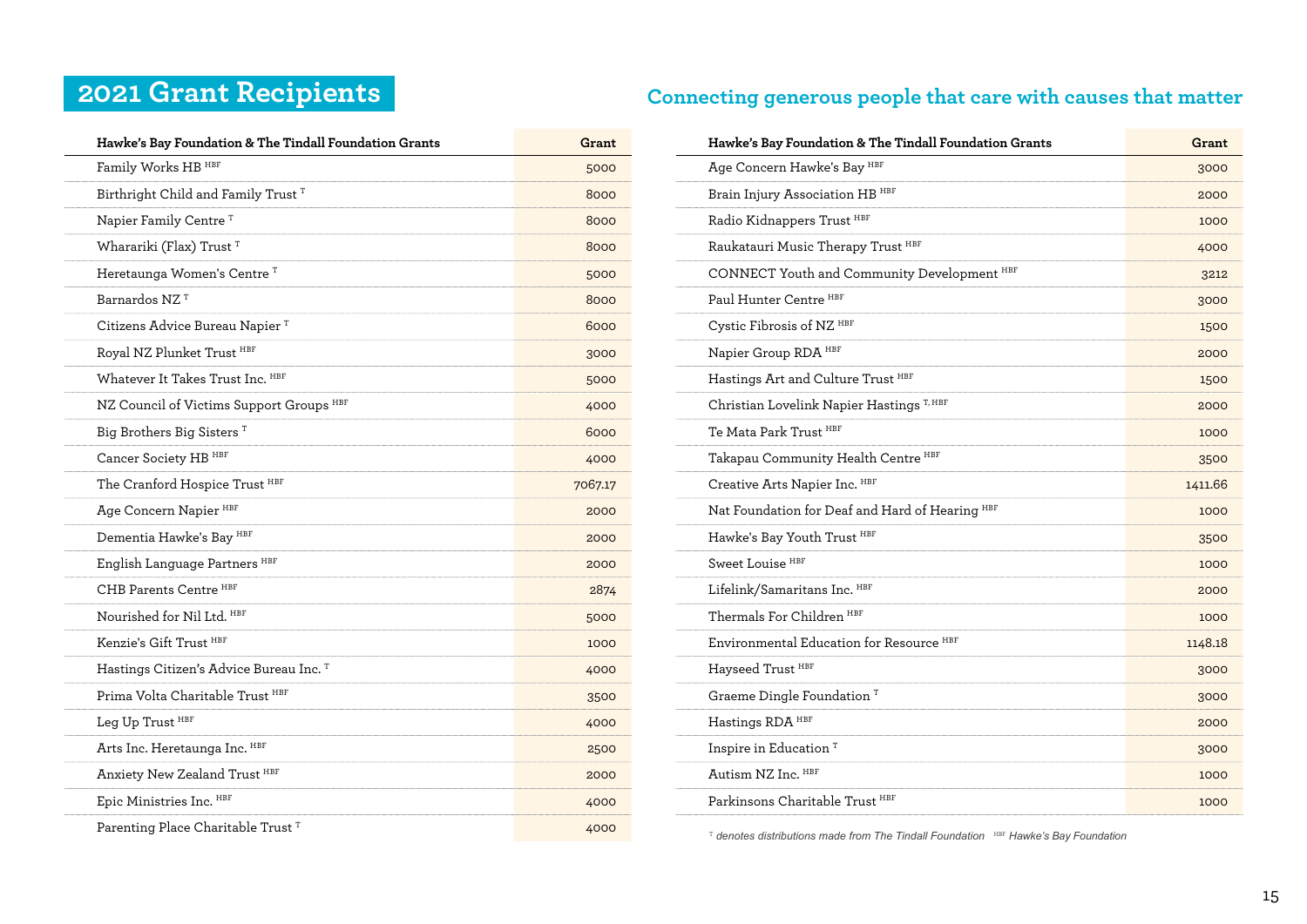**The Outward Bound Fund at Hawke's Bay Foundation helps scale 14 local students to new personal heights, each year.**

**"Everyone wants to live on top of the mountain, but all the happiness and growth occurs while you're climbing it."**

*- Giles Pearson, Hawke's Bay Foundation Chair*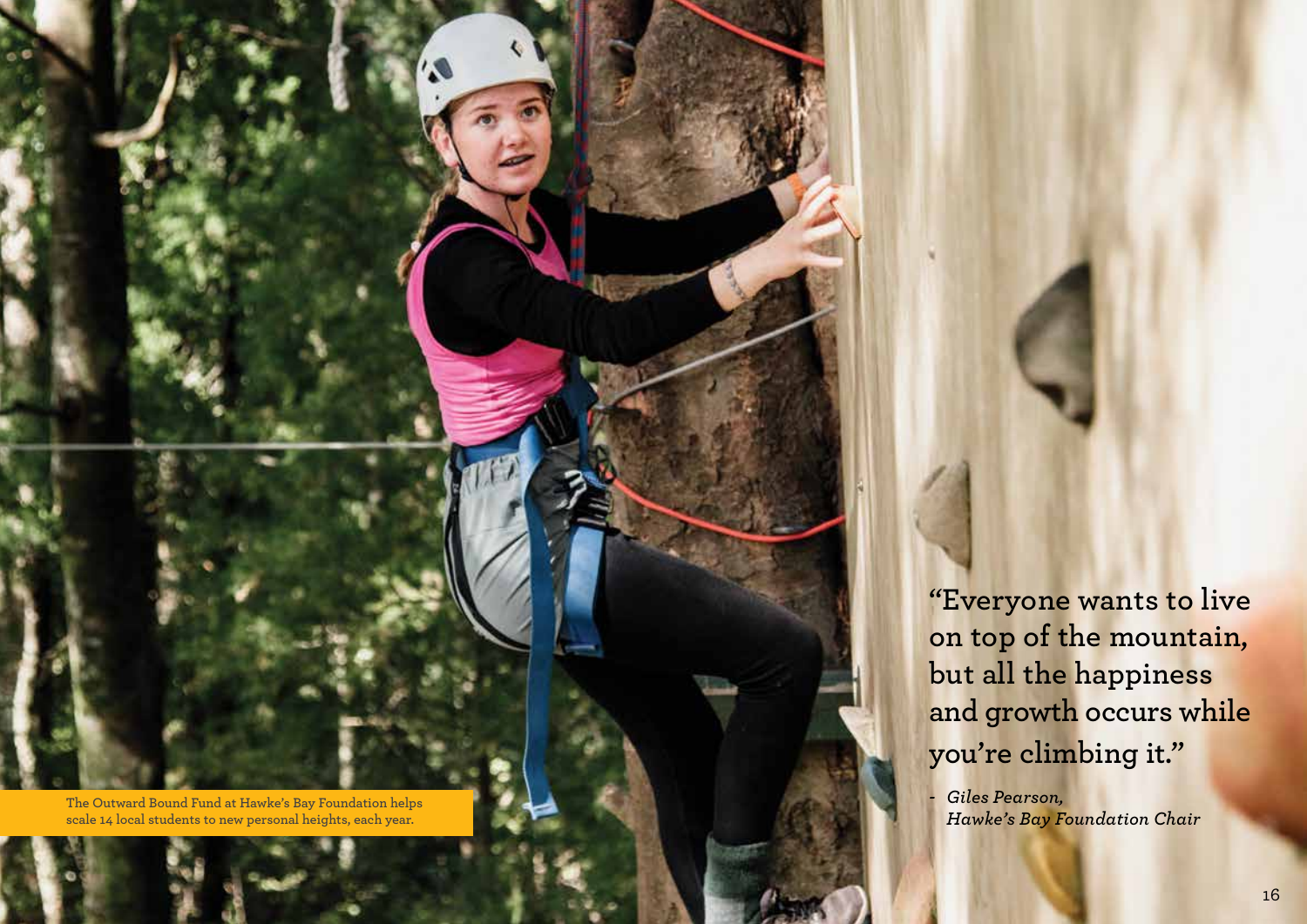## **Partners & Supporters**  Community Foundations

As a community foundation we strive to keep our costs as low as possible to ensure 99% of the income from gifted funds is invested back into our community. We are incredibly grateful to the following organisations who have supported us to keep our operating and marketing costs to a minimum. We also want to thank all of the individuals who have given their time or expertise to assist with one-off events or promotions.

### **Hawke's Bay Foundation is proudly supported by:**



# **of New Zealand (CFNZ)**



Hawke's Bay Foundation is proud to be a member of Community Foundations of New Zealand (CFNZ). Membership of CFNZ means that our community foundation meets professional standards of best practice. We are community focussed and governed by a local board who continually strive to build a permanent endowment that will benefit our local community. We're proud to be part of a network of community foundations that have been growing around Aotearoa New Zealand since 2003.

## **The Tindall Foundation (TTF)**



Hawke's Bay Foundation is proud to be the local funding manager for The Tindall Foundation (TTF). This unique funding model sees regional funding managers throughout New Zealand give out local donations on behalf of TTF. Applications received in our annual funding round are evaluated against TTF criteria and we work closely with them to ensure grants are awarded in line with their key programme areas. In 2020, we awarded grants totalling \$88,000 to 22 organisations on behalf of the Tindall Foundation.

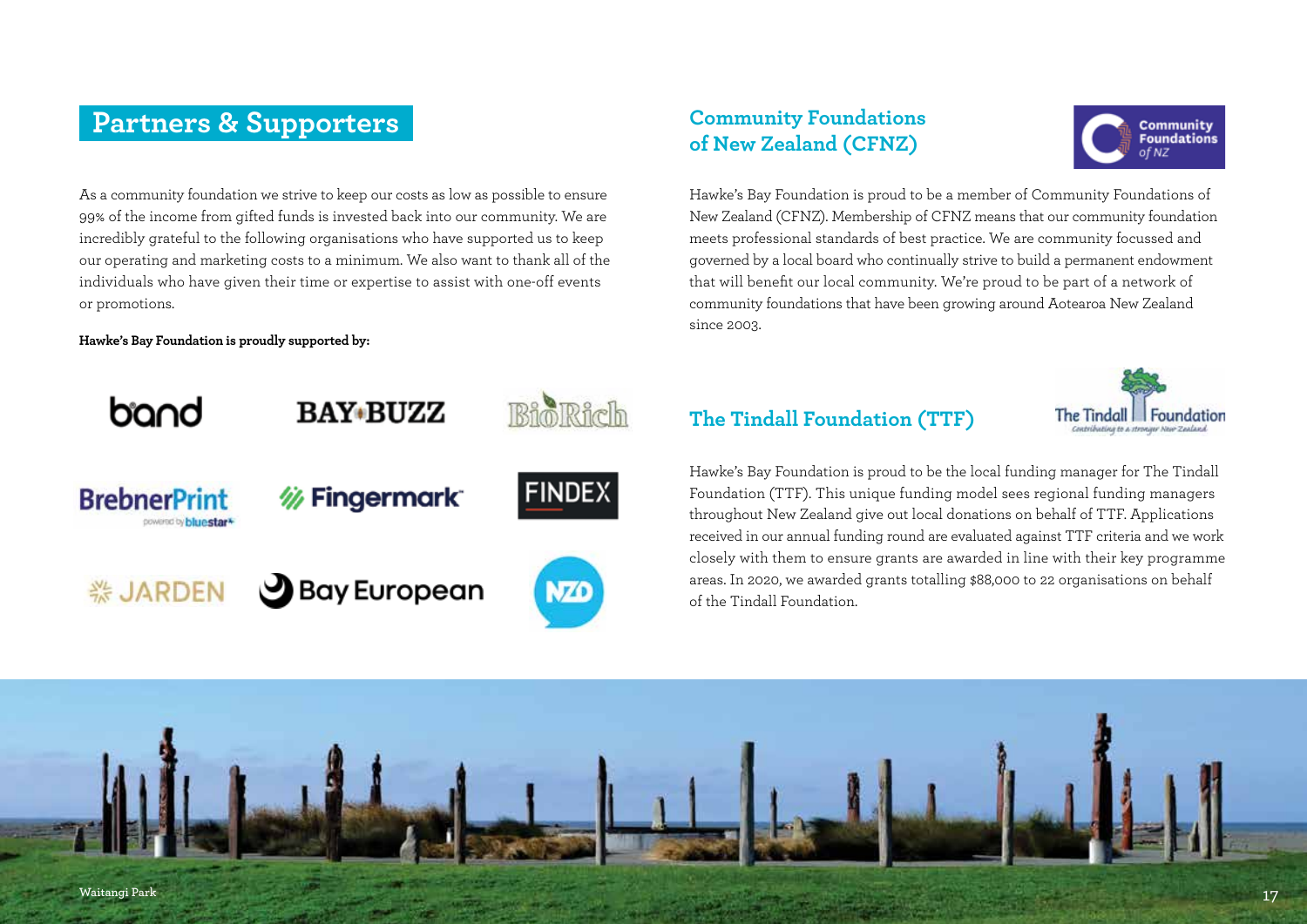







Giles Pearson (Chair) Jessica O'Sullivan Sarah Mulcahy



Jules Nowell-Usticke Kevin Callinicos Sam Howard









Craig Hay Cam McLeay



Hawke's Bay Foundation Board consists of eight trustees, all of whom bring a great deal of knowledge and experience from various sectors of the community.

Four of our trustees are nominated by leaders in the Hawke's Bay community, including one nominated jointly by the mayors of Hastings and Napier; one by the Hawke's Bay Law Society; one by Chartered Accountants Australia and New Zealand and another by the Hawke's Bay Chamber of Commerce.

Giles Pearson (Chair of Finance) Bev Penny

Sam Howard (Chair of Investments) Henry Pennington (Community representative) Neil Martin (Community representative) Giles Pearson Michael Chamberlain (Consultant)

Sarah Mulcahy (Chair of Distributions) Gwyn John (Community representative) Craig Hay Jules Nowell-Usticke Trish Giddens (Community representative)

Jess O'Sullivan (Chair of Marketing) Jules Nowell-Usticke Craig Hay Cam McLeay Alisha Neilson

Amy Bowkett (Executive Officer) Alison Harper (Administration and Distributions Officer) Bev Penny (Finance Officer) Alisha Neilson (Marketing and Communications Officer)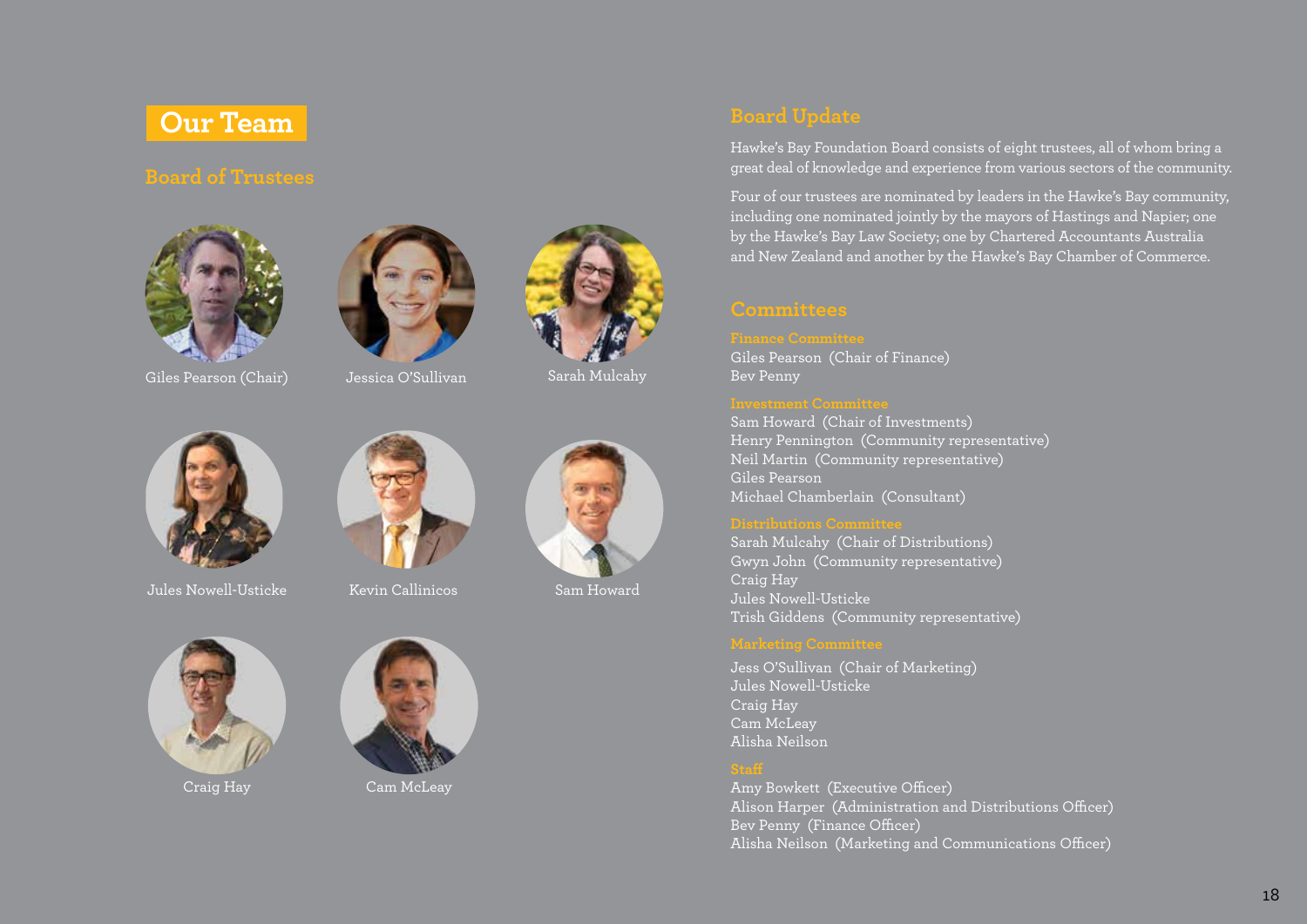**"Giving is not just about making a donation, it is about making a difference."**

> *- Kathy Calvin CEO & President of the United Nations Foundation*